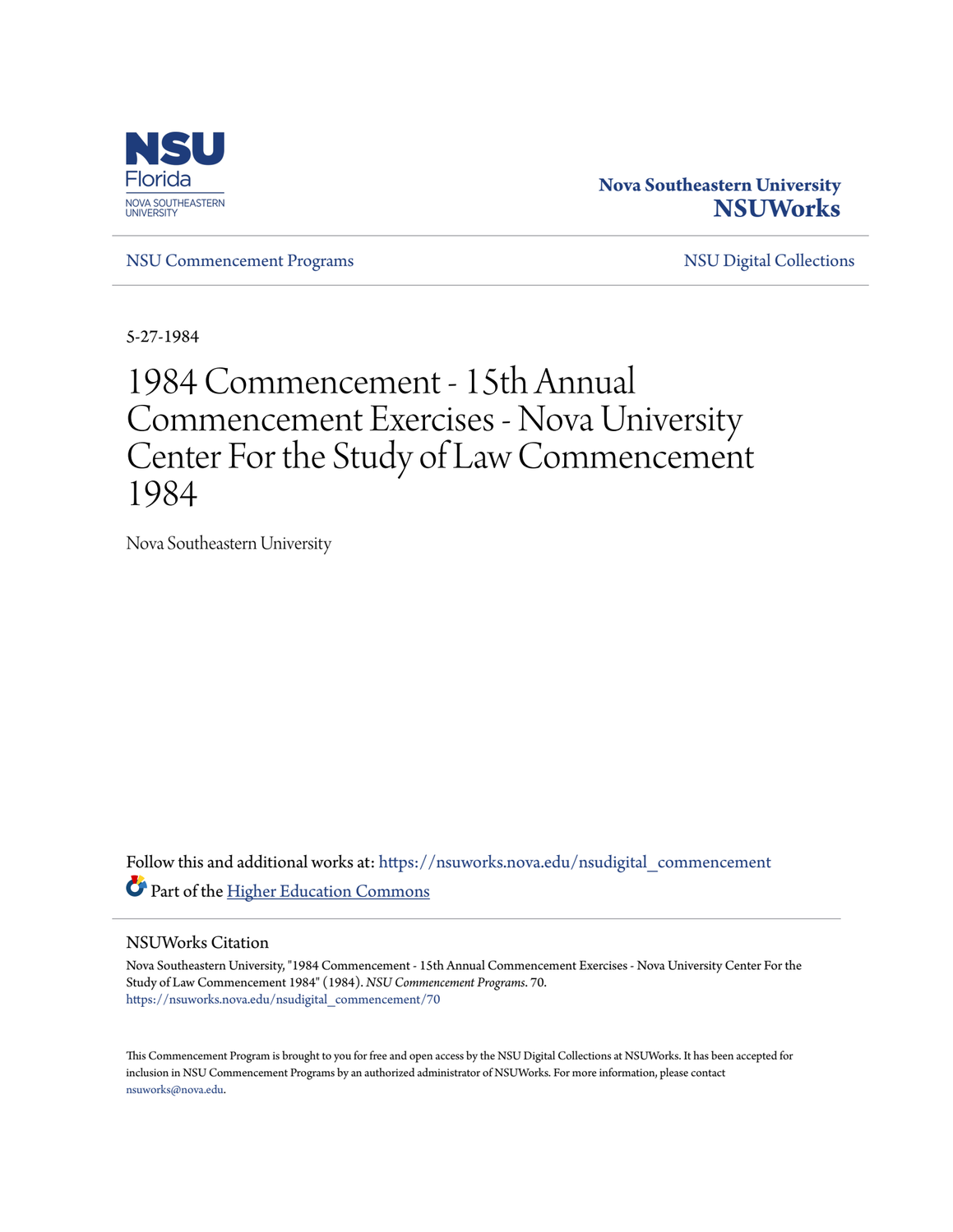NOVA UNIVERSITY CENTER FOR THE STUDY OF LAW COMMENCEMENT 1983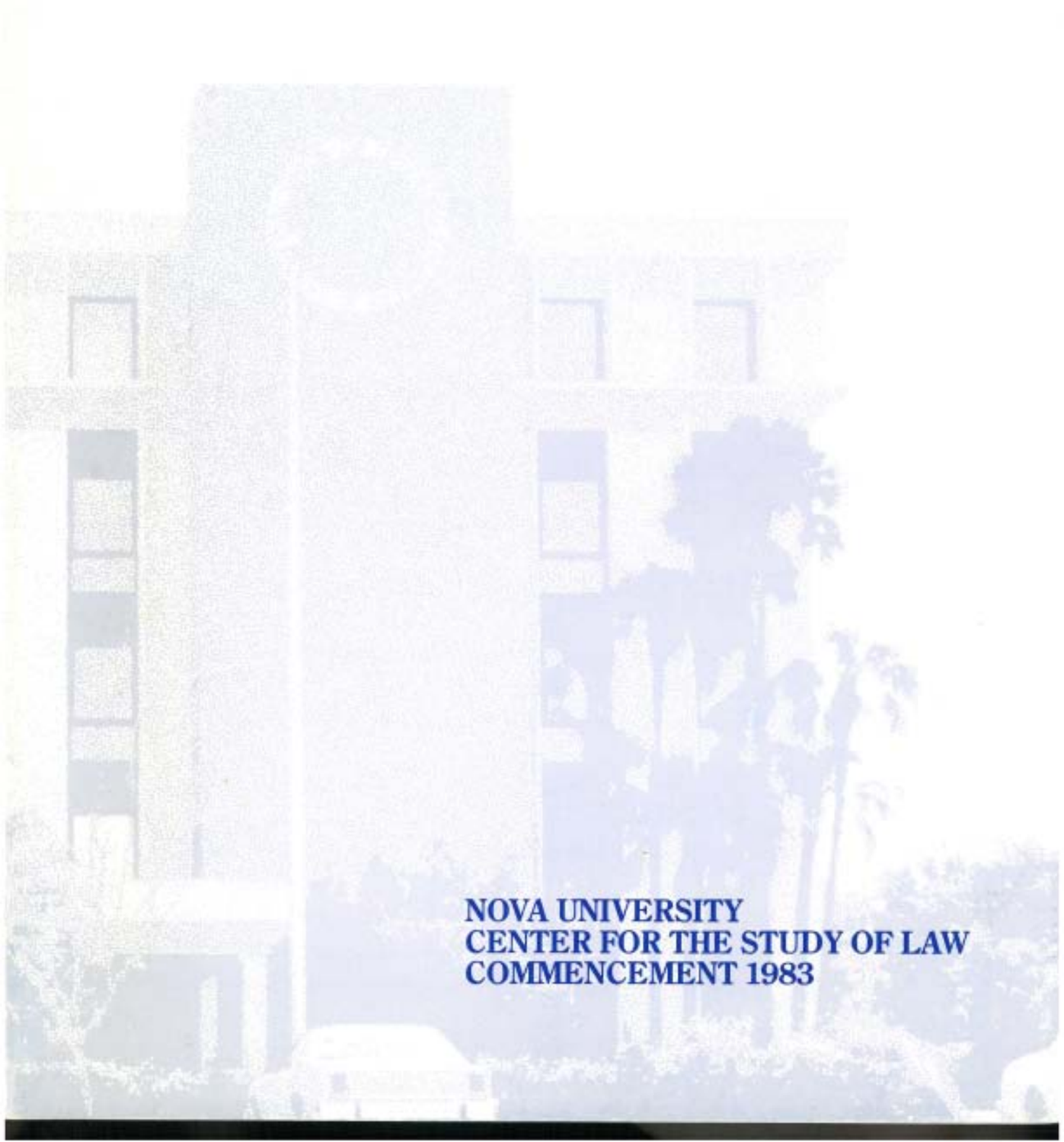#### **WELCOME**

A cordial welcome is extended to each person attending the Fourteenth Annual Commencement Exercises of Nova University, including friends and relatives of each degree candidate, University students, faculty and staff, and friends and supporters of the University.

> PARKER PLAYHOUSE 707 N.E. 8th Street Fort Lauderdale, Florida Sunday, The Twenty-Second of May Nineteen Hundred and Eighty-three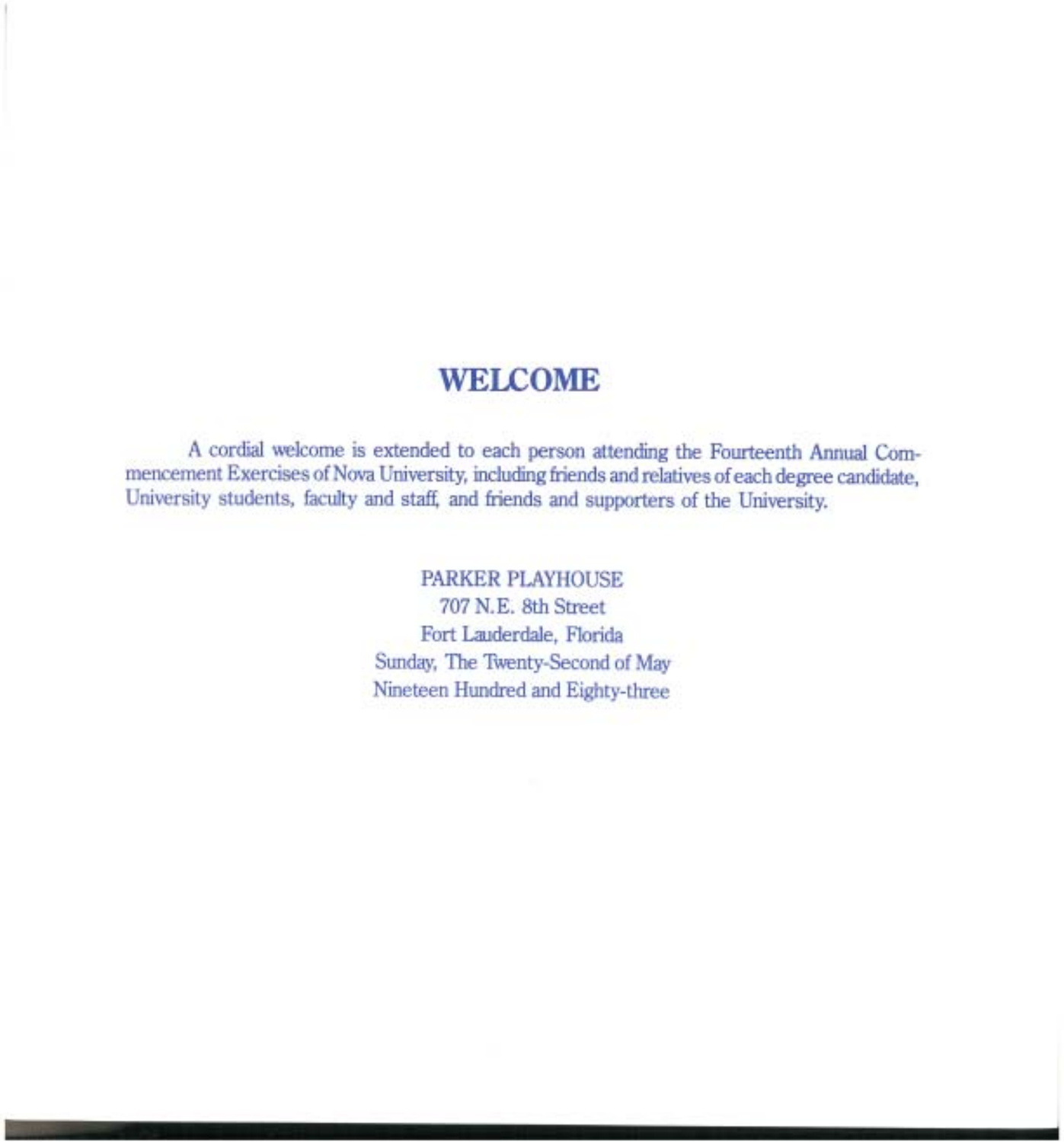## **THE ACADEMIC PROCESSION**

Marshal Candidates for the Juris Doctor Degree Members of the Faculty Advisory Board of Governors **Trustees** Distinguished Guests Commencement Officials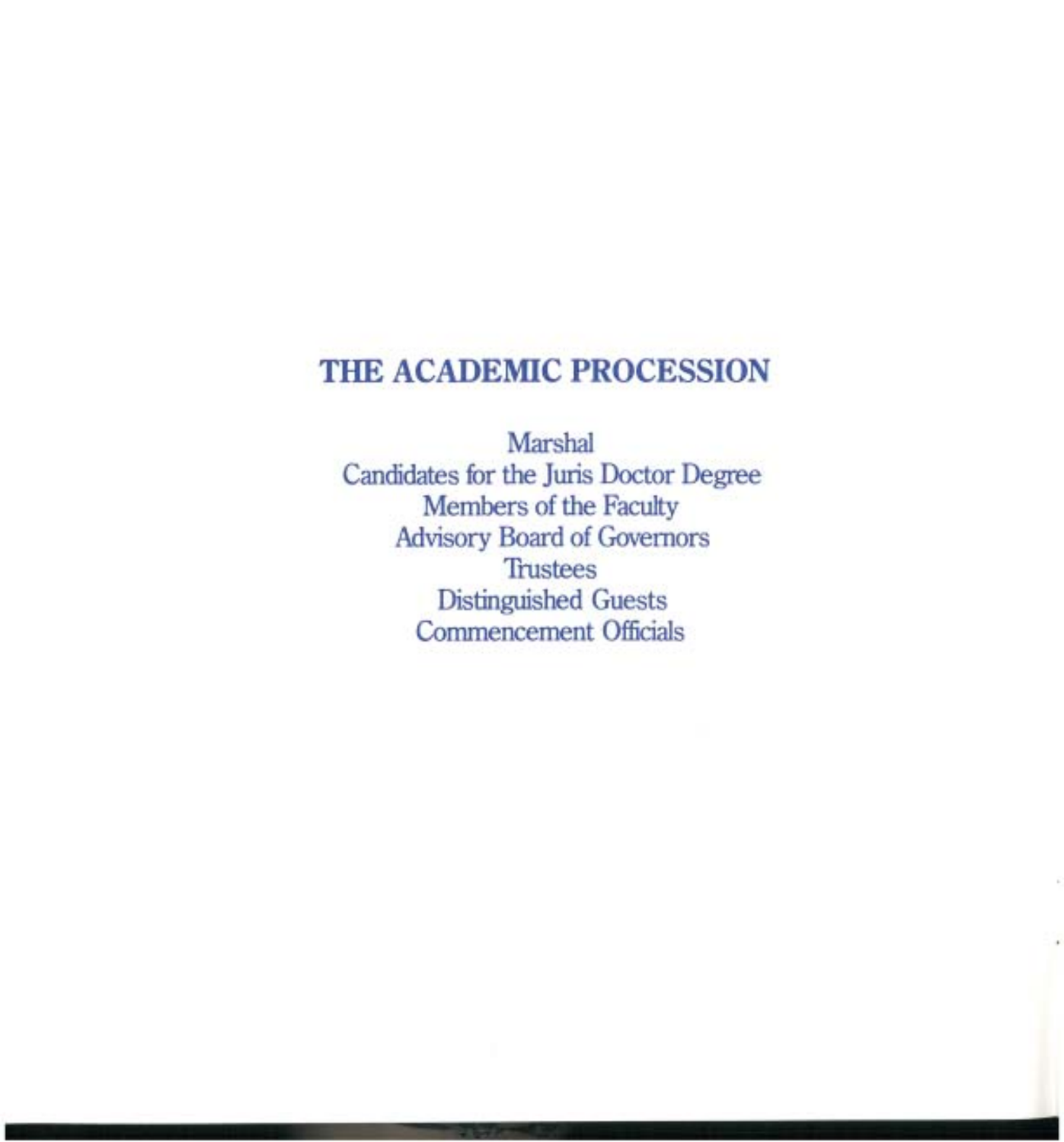## **HONORS TO BE CONFERRED**

Doctors of Laws (Honoris Causa) August Paoli William Raspberry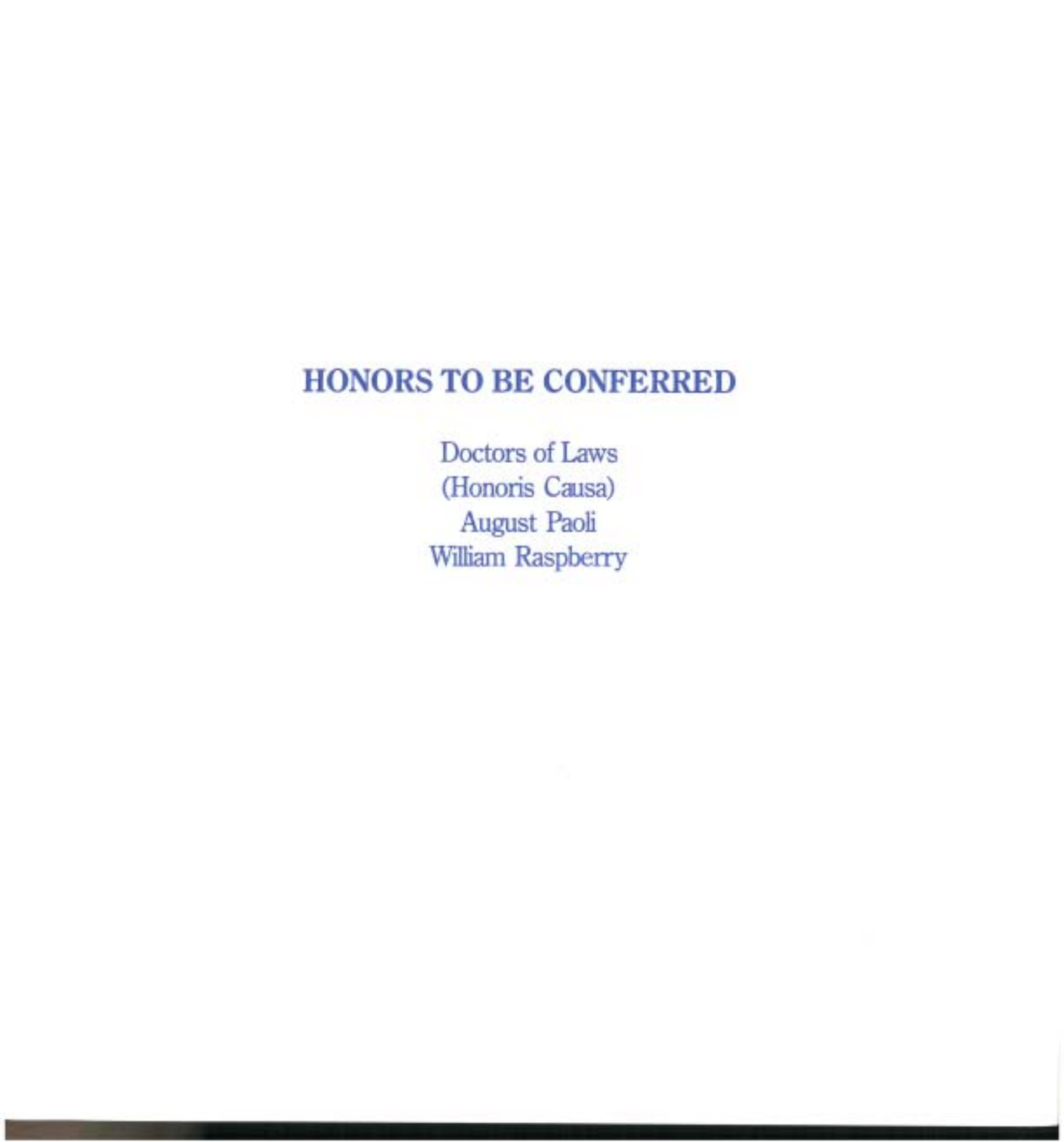#### **THE ROAD NOT TAKEN**

Two roads diverged in a yellow wood And sorry I could not travel both And be one traveler, long I stood And looked down one as far as I could To where it bent in the undergrowth;

Then took the other, as just as fair, And having perhaps the better claim, Because it was grassy and wanted wear; Though as for that the passing there Had worn them really about the same,

And both that morning equally lay **In** leaves no step had trodden black. Oh, I kept the first for another day! Yet knowing how way leads on to way, I doubted if I should ever come back.

I shall be telling this with a sigh Somewhere ages and ages hence: Two roads diverged in a wood, and I-I took the one less traveled by, And that has made all the difference.

ROBERT FROST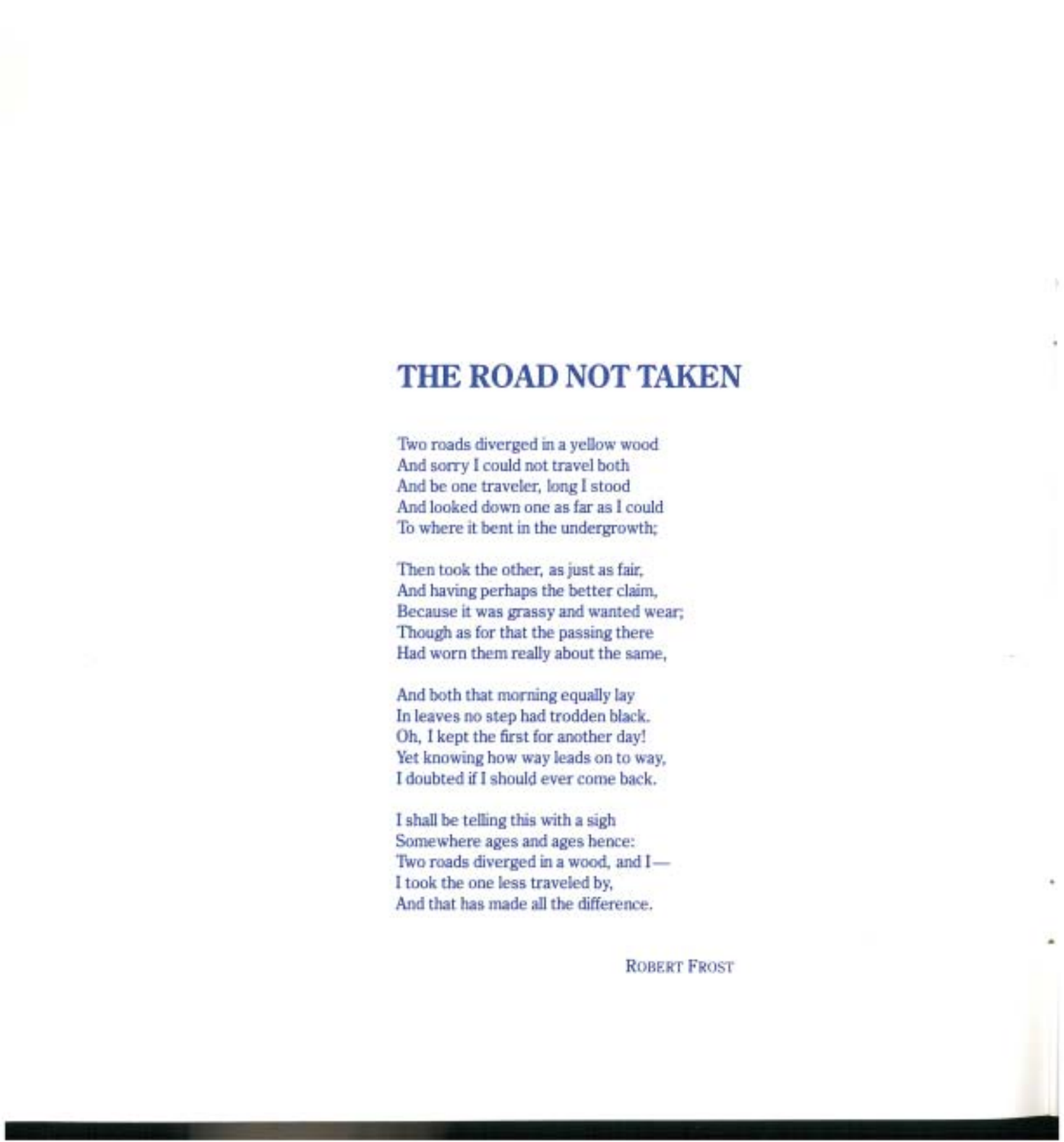## **ORDER OF EXERCISES**

|                                                                   | Member, Board of Trustees                                    |
|-------------------------------------------------------------------|--------------------------------------------------------------|
|                                                                   | President, Nova University                                   |
|                                                                   |                                                              |
|                                                                   | St. Alphonsus Church, McDonald, Pennsylvania                 |
| Nova University Community Singers<br>from The Mount of Olives     | Music by Randall Thompson                                    |
| Peggy Joyce Barber, Conductor Jeffri Vantz, Accompanist           |                                                              |
|                                                                   |                                                              |
|                                                                   | The Leo Goodwin Sr., Distinguished Visiting Professor of Law |
|                                                                   | Syndicated Columnist for The Washington Post                 |
|                                                                   |                                                              |
| Conferring of Honorary Degree                                     | Chairman of the Law Board of Governors                       |
| Hooding Committee  Dean Ovid C. Lewis and Marshall Lytle, Trustee |                                                              |
| Conferring of Honorary Degree                                     | Chairman of the Board of Trustees                            |
|                                                                   |                                                              |
|                                                                   | Chancellor, Nova University                                  |
|                                                                   |                                                              |
|                                                                   |                                                              |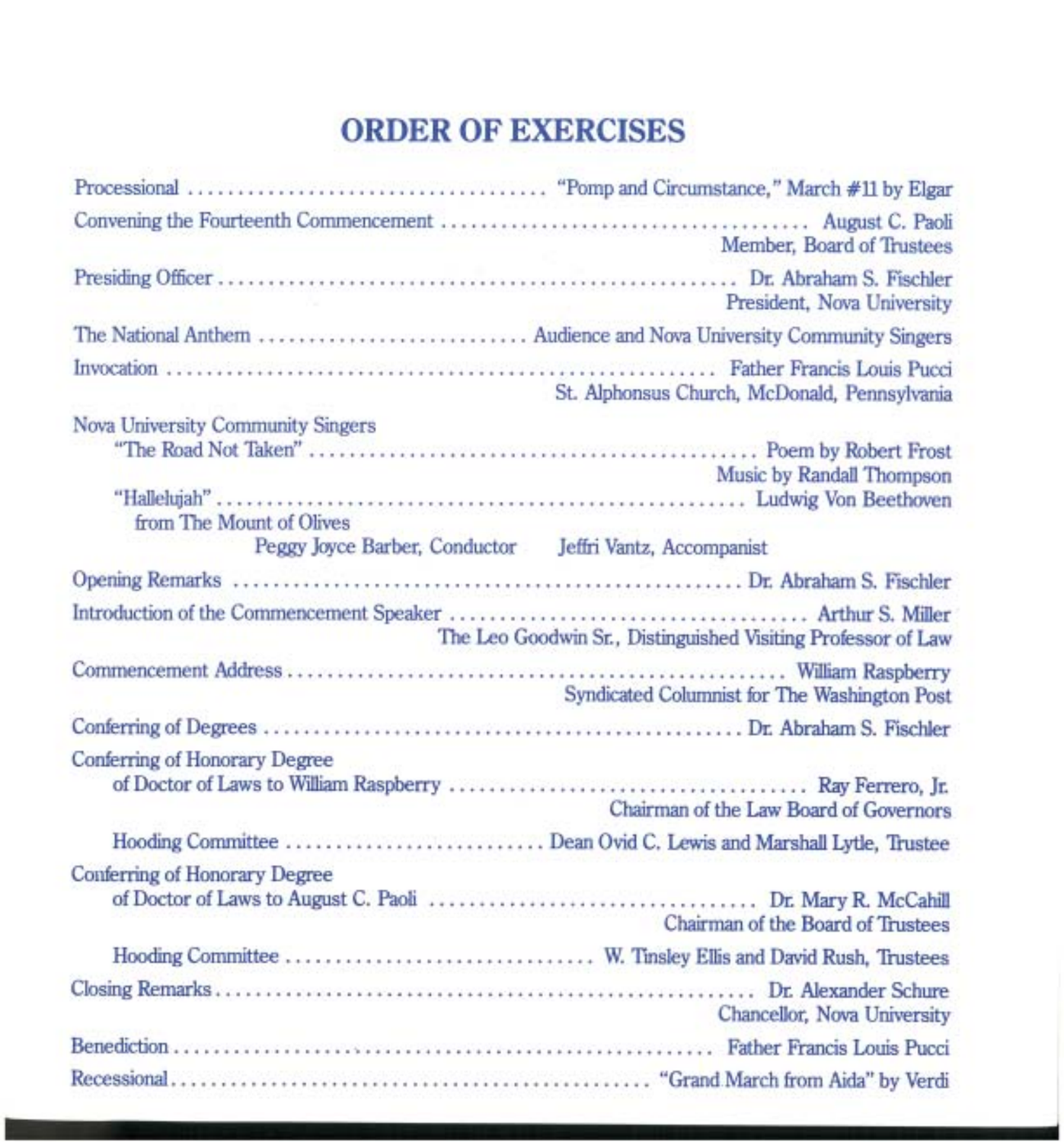#### **JURIS DOCTOR**  NOVA UNIVERSITY CENTER FOR THE STUDY OF LAW

*Presented by Dean OVID* C. *LEWIS* 

#### LAW SCHOOL GRADUATES

MARK THOMAS BLAKE Miami, Florida

BAMBI GROFF BLUM Miami Beach, Florida

**MAVIS DORTHY BLUMENFELD** Hollywood, Florida

MARY AVA BOBKO Hollywood, Florida

MARK]. BOYCHUK Fort Lauderdale, Florida

RICHARD EVANS BURKE Wilton Manors, Florida

JOHN E CAMPBELL Margate, Florida

JAMES STEVEN CARIS Hollywood, Florida

FRANCIS JOHN CARROLL Trumbull, Connecticut

EDWARD de ROSIER CAYIA Fort Lauderdale, Florida

TASSOS GEORGE CHELEOTIS Miami, Florida

KARLENE LYNN CIESLIK Niagara Falls, New York

STEVEN COHEN Plantation, Florida

DONNA E. COHN Sunrise, Florida

KENNETH D. COOPER Hollywood, Florida

ROBERT ANDREW COPPEL Hollywood, Florida

MARY E. CORDESMAN Deerfield Beach, Florida

MARTHA K. COVINGTON Tampa, Florida

BARNEY]. CUMMINS Doylestown, Pennsylvania

GEORGE EDWARD CUNNINGHAM Plantation, Florida

FRANK]. de la TORRE North Miami Beach, Florida

ROBERT de la VEGA Miami Beach, Florida

RANDOLPH W. DEITZ Alexandria, VIrginia

ANA MARIA ANGULO Coral Gables, Florida

JULIA G. BALDOCK Miami, Florida

ANNETTA JENKINS BALDWIN Delray Beach, Florida

FRAN RASUMNY BARRETT Fort Lauderdale, Florida

JEFFREY L. BARRETT Fort Lauderdale, Florida

IRIS MARILYN BASS Coral Springs, Florida

MICHAEL REED BASS Hollywood, Florida

NORLIZA BATTS Fort Lauderdale, Florida

W. PAUL BAUMGART Fort Lauderdale, Florida

JEFFREY M. BELL Pompano Beach, Florida

BRAD IRA BERKO Plantation, Florida

MICHELE A. BlECKER Rockledge, Florida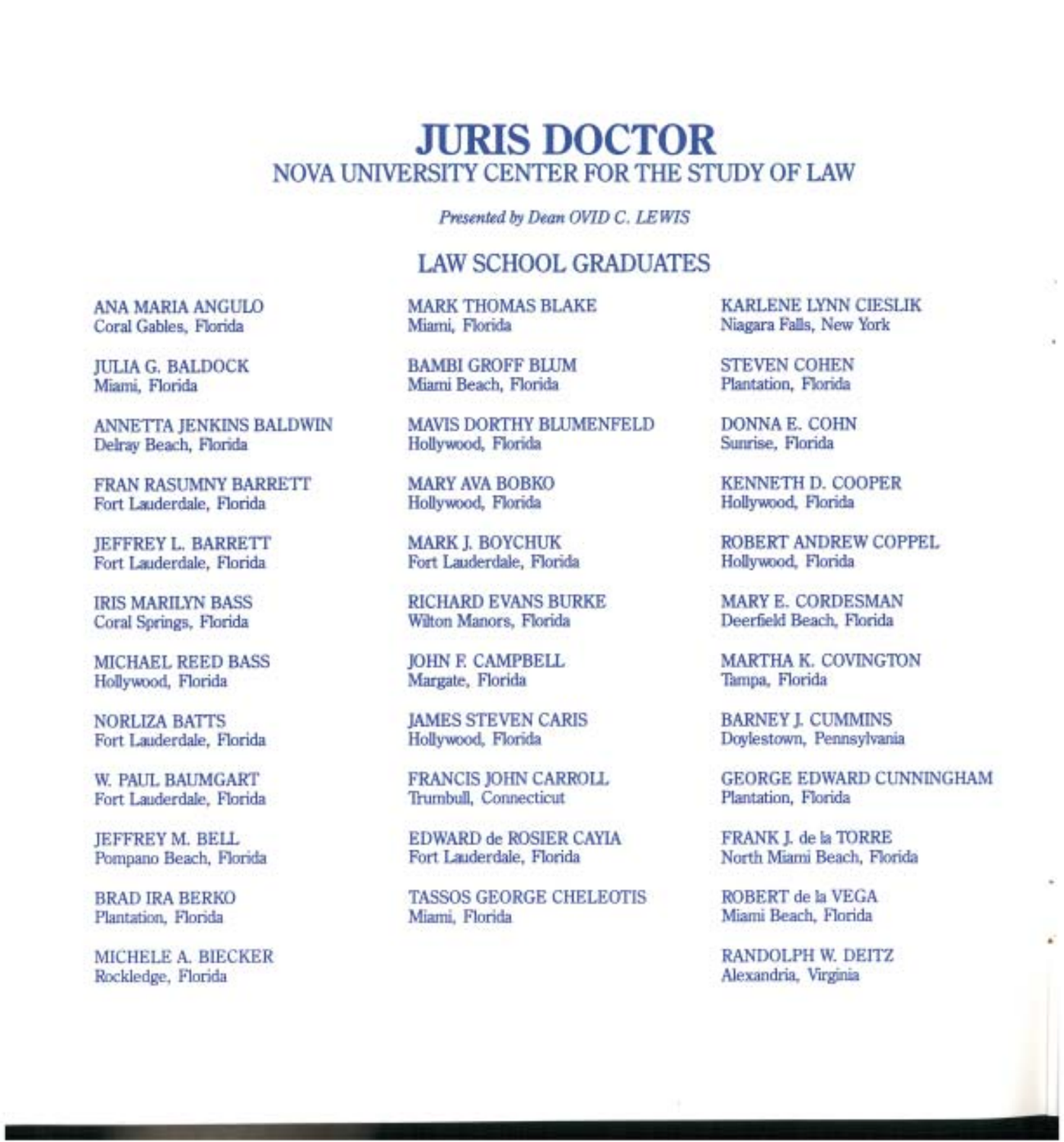ADAM S. DONER North Miami Beach, Florida

HARRY VINCENT D'ONOFRIO Brooklyn, New York

JOHN EDWARD DOYLE Silver Spring, Maryland

DEBORAH GLENN DUKEHART North Miami, Florida

ALBERT CYRIL EATON Orlando, Florida

ROSELIN SHOSHANNA EHRLICH Sunrise, Florida

RICHARD ESCOBAR Tampa, Florida

KIMBERLY A. EWING Davie, Florida

BONNIE J. EYLER Davie, Florida

ELLEN MEG FELD Fort Lauderdale, Florida

PETER NEIL FELD Fort Lauderdale, Florida

**GARY L. FERNANDES** Miami Springs, Florida

MARIA REGINA FERNANDEZ-VALLE Miami, Florida

BRETT K. FINDLER Boynton Beach, Florida

PAUL GERAD FINIZIO Fort Lauderdale, Florida BARRY IVES FINKEL Pompano Beach, Florida

ANDREW S. FORMAN Tampa, Florida

WALTER EWING FOSTER Daytona Beach, Florida

KEN M. FRANKEL Lauderdale Lakes, Florida

STEVEN HOWARD FRIEND Hallandale, Florida

JOHN P. FRONK Plantation, Florida

THEODORE PETER GALATIS Plantation, Florida

THOMAS CARLTON GANO West Palm Beach, Florida

GLENN JAY GARRETT Silver Spring, Maryland

DENNIS]. GARVEY Davie, Florida

JEFFREY SCOTT GEROW North Lauderdale, Florida

ERROL ANTHONY GIBBS Hollywood, Florida

RONDA BETH GOLDFEIN Fort Lauderdale, Florida

PAUL DAVID GOLDSTEIN Fort Lauderdale, Florida

RICHARD M. GOLOMB Fort Lauderdale, Florida

BRETT ALAN GONSHAK Miami, Florida

JUAN DEJESUS GONZALEZ Miami Florida

ORLANDO GONZALEZ-ARIAS Miami, Florida

ROBERT THORNER GOODMAN Fort Lauderdale, Florida

LAWRENCE ALAN GORDICH Miami, Florida

SHARON GWYN CALDWELL GORDON Deerfield Beach, Florida

H. DILLON GRAHAM, III Coral Gables, Florida

BARRY MITCHELL HAAR Davie, Florida

BARRY WAYNE HEPNER Orlando, Florida

GERALD F. HERRMANN Naples, Florida

CHERYL HILLS Lauderhill, Florida

CHERYL DONNA HOCHBERG Miramar, Florida

JANE ELLEN HOLZBERG Miami, Florida

JAMES JACKSON HOUSER West Palm Beach, Florida

**CAROLYN CATREN IOSUE** Fort Lauderdale, Florida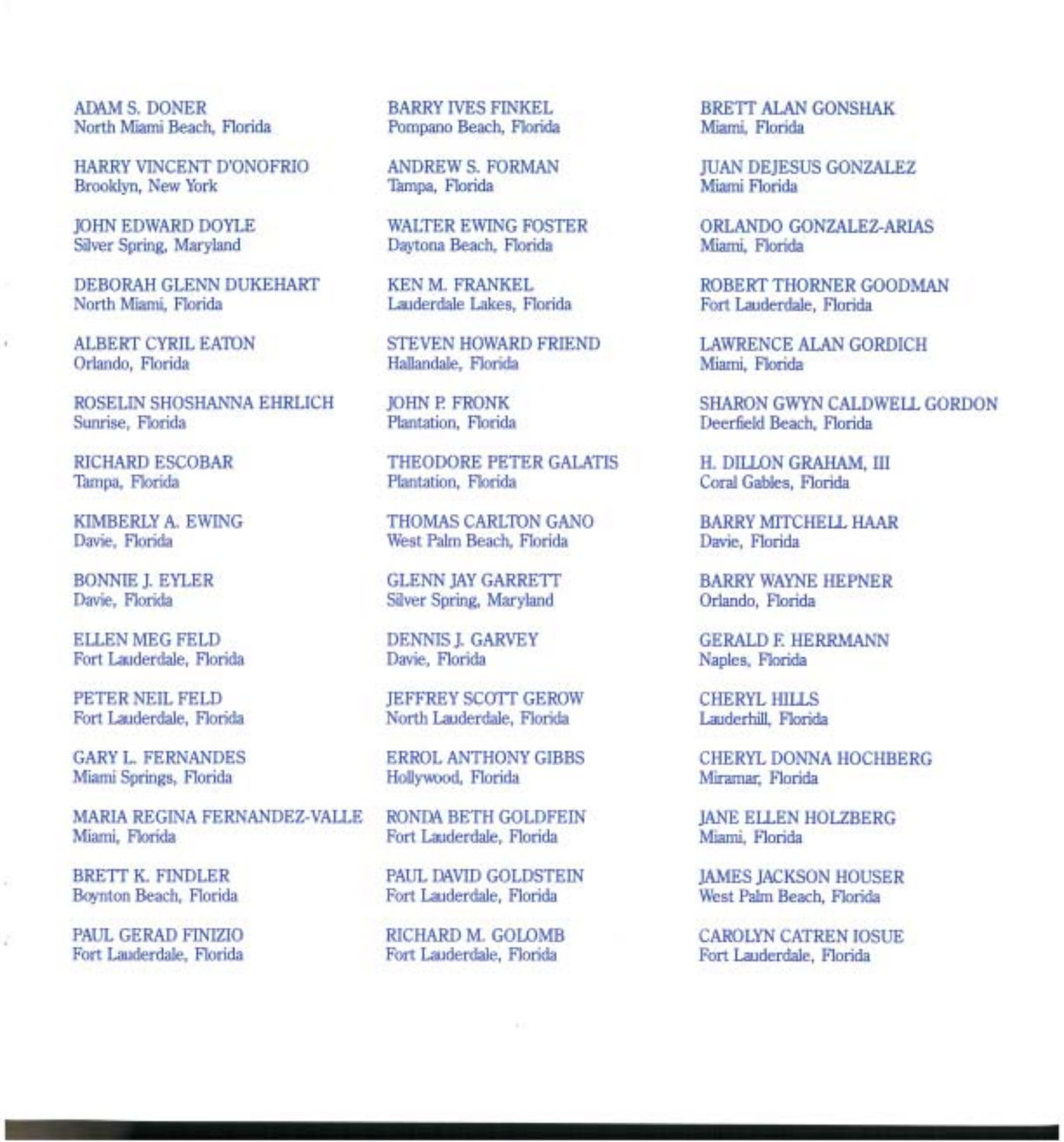HEIDI VICTORIA JIMENEZ KERRIE LEE KRUTCHIK MARILYN FIELD MARTIN

MARK THOMAS JUANICO PAUL N. LASHBROOK JAMES E McAULEY

CHERYL MARCIA KAPLAN GINGER IVY LERNER MARK R. McCOLLEM Hollywood, Florida Boca Raton, Florida Mark R. McCOLLEM

PAULA CHRISTINA KESSLER BARBARA B. LEVIN JOHN EUGENE McLAIN, III Plantation. Florida Sarasota. Florida Barbara Barbara Barbara Barbara Barbara Barbara B

THADDEUS DENNIS KIRKPATRICK MORMAN SAMUEL LEVIN SILVIA FERNANDEZ-VALLE McLAIN Fort Lauderdale, Florida Hollywood, Florida Longwood, Florida Fort Lauderdale, Florida

JOSEPH HARRIS KLIEGMAN STEVEN LIEBERMAN RYNA ELLEN MEHR Florida Park, New York Millenn Millenni, Florida Floral Park, New York

MARC ERIC KRAMISH Hollywood, Florida

North Miami Beach, Florida

WILLIAM R. JONES ROBERTA DALE KUSHNER C. PARKE MASTERSON, JR. Coral Gables, Florida Fort Myers, Florida

Plantation, Florida

ROBERTA STANLEY KAIB DAVID MATTHEW LAZARUS SULA McAULEY Fort Lauderdale, Florida Miami, Florida Fort Lauderdale, Florida J

Fort Lauderdale, Florida

North Lauderdale, Florida

BERNARD]. KESSLER ROSE FERSTENBERG LEVENSON CHARLES WESLEY McKINLEY, IV

STEVEN C. KOHL JOANN GIORDANO MACK DINO M. MICHAELS

HARRY ALAN KOPPEL PETER FRANK MAGRINO BARRY LOUIS MILLER Plantation, Florida **Hollywood, Florida** Davie, Florida Davie, Florida Davie, Florida Davie, Florida Davie, Florida

SHARLENE GALE KOSTO JOYCE ANNE MAINES-JULIAN STEVEN GARY MILLER 4

Fort Lauderdale, Florida

Fort Lauderdale, Florida

CARL S. KARMIN RANDALL LEIGH LESHIN JAMES DWIGHT McCORD Plantation, Florida Fort Lauderdale, Florida Indian Shores, Flor

JAMES WALTER KEHOE III ROBERT DAVID LETTMAN WILLIAM HOYLE McDONALD, III

Fort Lauderdale, Florida

Longwood, Florida

GLEN JAY KOCH ELLIOT JAY LUPKIN LEWIS ROBERT MICHAEL Fort Lauderdale, Florida

Coral Gables, Florida

North Miami Beach, Florida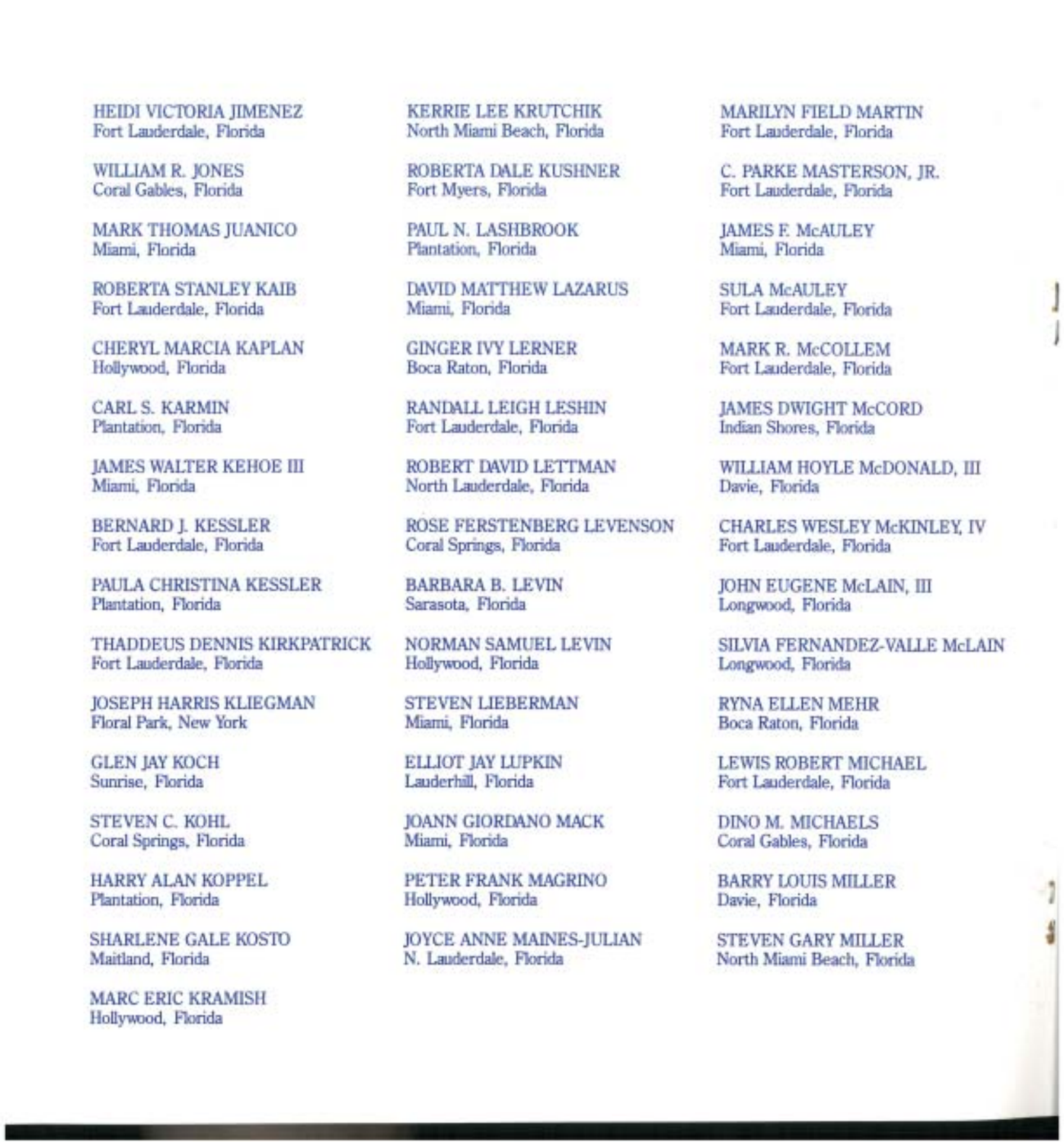1

ROBERT JAMES MORAITIS NANCY]. POLLOCK LESLIE JEAN ROBERTS

JAMES ELMORE MORGAN, III JENNIE ELIZABETH POORE RANDI ELLEN ROBBINS<br>West Palm Beach, Florida Plantation, Florida Miami, Florida West Palm Beach, Florida

CHRISTOPHER M. NEILSON KEITH JEFFREY PUYA HEIDI REGINA ROSENBERG<br>Ft. Lauderdale, Florida West Palm Beach, Florida Delray Beach, Florida

PAUL JOSEPH NICOLETTI BRIAN KEITH RAHL BOEL LOUIS ROTH Delray Beach, Florida Delray Beach, Florida

Philadelphia, Pennsylvania

DONALD THOMAS NORTON TONI B. REBHUN TOM LAZARUS ROTHSTEIN Tampa, Florida Hollywood, Florida

LEANDRO SERAFIN NUNEZ BRIAN GERARD REIDY KENNETH ALAN RUBIN Miami, Florida **Britanni, Florida** Fort Lauderdale, Florida

ANDREA L. MOORE WILLIAM E. PLATOW GREGORY JAY RITTER

GEORGE M. MURPHY ILENE ROSENTHAL POSTER RONALD MICHAEL ROGERS West Palm Beach, Florida **Hollywood, Florida** Binghamton, New York

West Palm Beach, Florida

Fort Lauderdale, Florida

Pembroke Pines, Florida

PAUL ROBERT PALMER JOSHUA EGAN REYNOLDS DAISY BATTEY SAMMONS

RENE PALOMINO, JR. ANN MARIE G. REZZONICO LISETTE M. SAULEDA

THERESA JEAN MILLS **RICHARD S. PILLINGER** ANDREW L. RICHARD, III Miramar, Florida **Expanditure Canadian** Lauderhill, Florida **Rev** Biscavne, Florida Key Biscayne, Florida

North Miami Beach, Florida

Fort Lauderdale, Florida

HEDDY S. MURANSKY ANN C. PORATH MICHAEL ANDREW RODRIGUEZ Upper Saddle River, New Jersey

KAREN RUTH NEEDLEMAN EVELYN HAIL PRINGLE RICHARD LAWRENCE ROSENBAUM Fort Lauderdale, Florida

ROBERT N. C. NIX, III KEVIN ALAN RAUDT ROSEMARIE STRAUS ROTH

Hollywood, Florida

CURT D. OBRONT ELIOT PAUL REIFKIND STUART LAWRENCE SALTZMAN

Palm Beach Gardens, Florida

Miami, Florida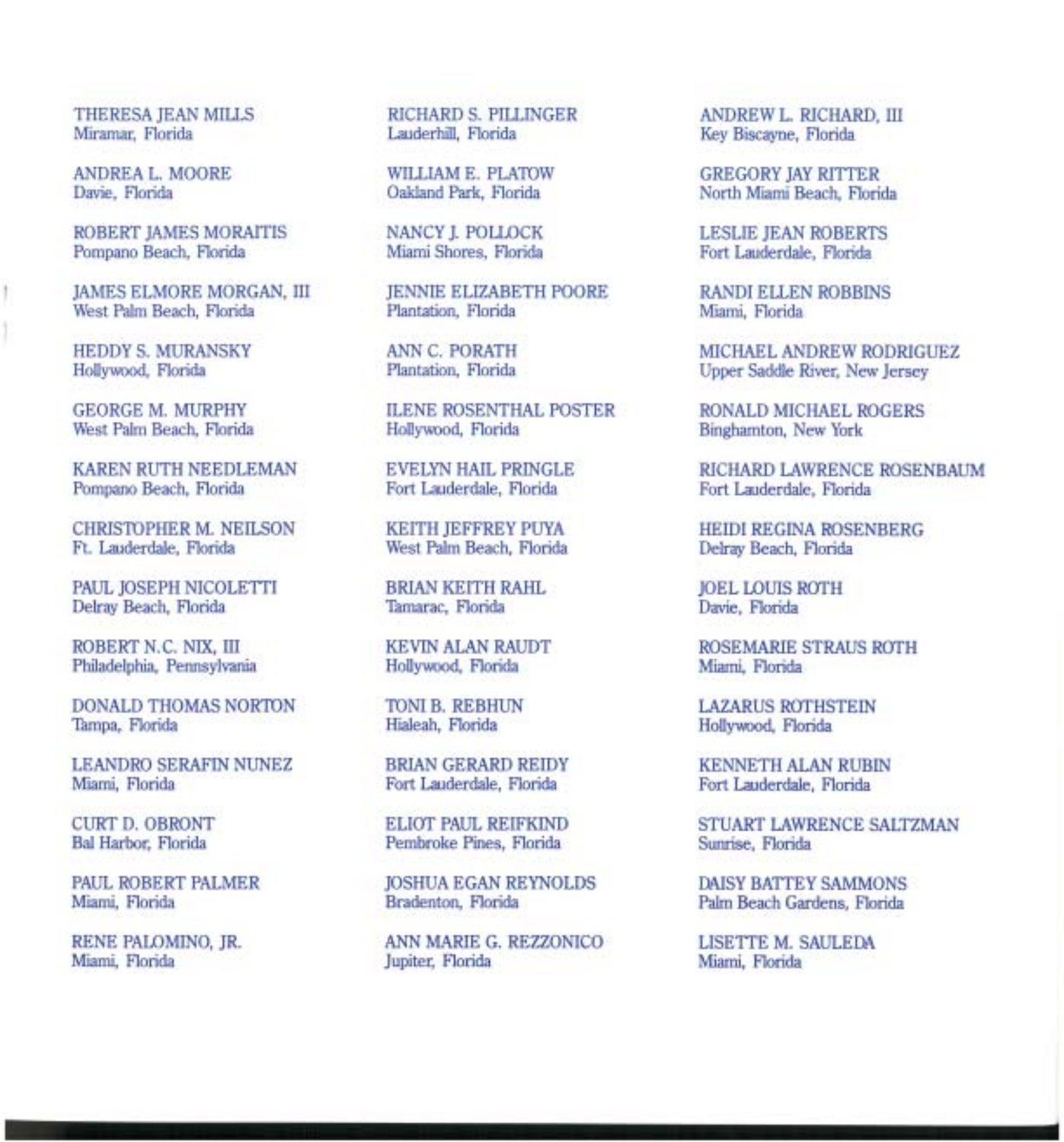ELIZABETH MARY SCHEIB Boca Raton, Florida

MARTIN DAVID SCHWEBEL Wmter Park, Florida

JANICE SEAMON North Miami, Florida

BENNY ALAN SETIEN Miami, Florida

GARYEUGENESHERMAN Hollywood, Florida

MITCHELL ALAN SHERMAN Miami, Florida

GARY K. SILBER Sunrise, Florida

BARRY M. SILVER Delray Beach, Florida

BARRY DAVID SILVERSTEIN North Miami Beach, Florida

PETER BARRY SKOLNIK Fort Lauderdale, Florida

JOYCE ARLENE SLATER Plantation, Florida

SIDNEY SOLOMON Fort Lauderdale, Florida

RICHARD ALLEN ST. DENIS Fort Lauderdale, Florida

NANCY STONER Key Biscayne, Florida

MICHAEL]. STYLES Fort Lauderdale, Florida STANLEY GEORGE SWIDERSKI Plantation, Florida

LINDAE TAFf Pembroke Pines, Florida

JEFFREY FRANK THOMAS Hillsboro Beach, Florida

HOWARD STEVEN TOLAND Allentown, Pennsylvania

DARRYL JOHN TOMPKINS Fort Lauderdale, Florida

CARLOS ALBERTO TRIAY Miami, Florida

MARK TROP Fort Lauderdale, Florida

WILLIAM M. TUTTLE Coral Gables, Florida

JESUS URIARTE Miami, Florida

LISETTE L. VAN PLATERINGEN Miami, Florida

THERESA M.B. VAN VLIET Fort Lauderdale, Florida

JOSEPH JOHN VILLACCI Davie, Florida

JOHN RAYMOND VITOLA Lauderhill, Florida

CHRISTINE VITOLO New York, New York

CAROLIN ANN WALDEN Plantation, Florida

SUSANN BERG WARD Boca Raton, Florida

MARSHALL CRAIG WATSON Fort Lauderdale, Florida

STEVEN ADAM WEINBERG Tamarac, Florida

LINDA SUSAN WEINER North Miami Beach, Florida

JUDITH LEE WEINSTEIN Miami Beach, Florida

MARLENE KOBETZ WELLS Hallandale, Florida

MARGIE MARIE WHITE Delray Beach, Florida

SUSAN WILLIAMS Greenacres, Florida

SCOTT CHILLINGWORTH WRIGHT Gainesville, Florida

JANET SHARON ZEIDE North Woodmere, New York

SANDRA LEE ZIMMERMAN Frederick, Maryland

JAY ALAN ZISKIND Coconut Grove, Florida

KENNETH MICHAEL ZORETICH Davie, Florida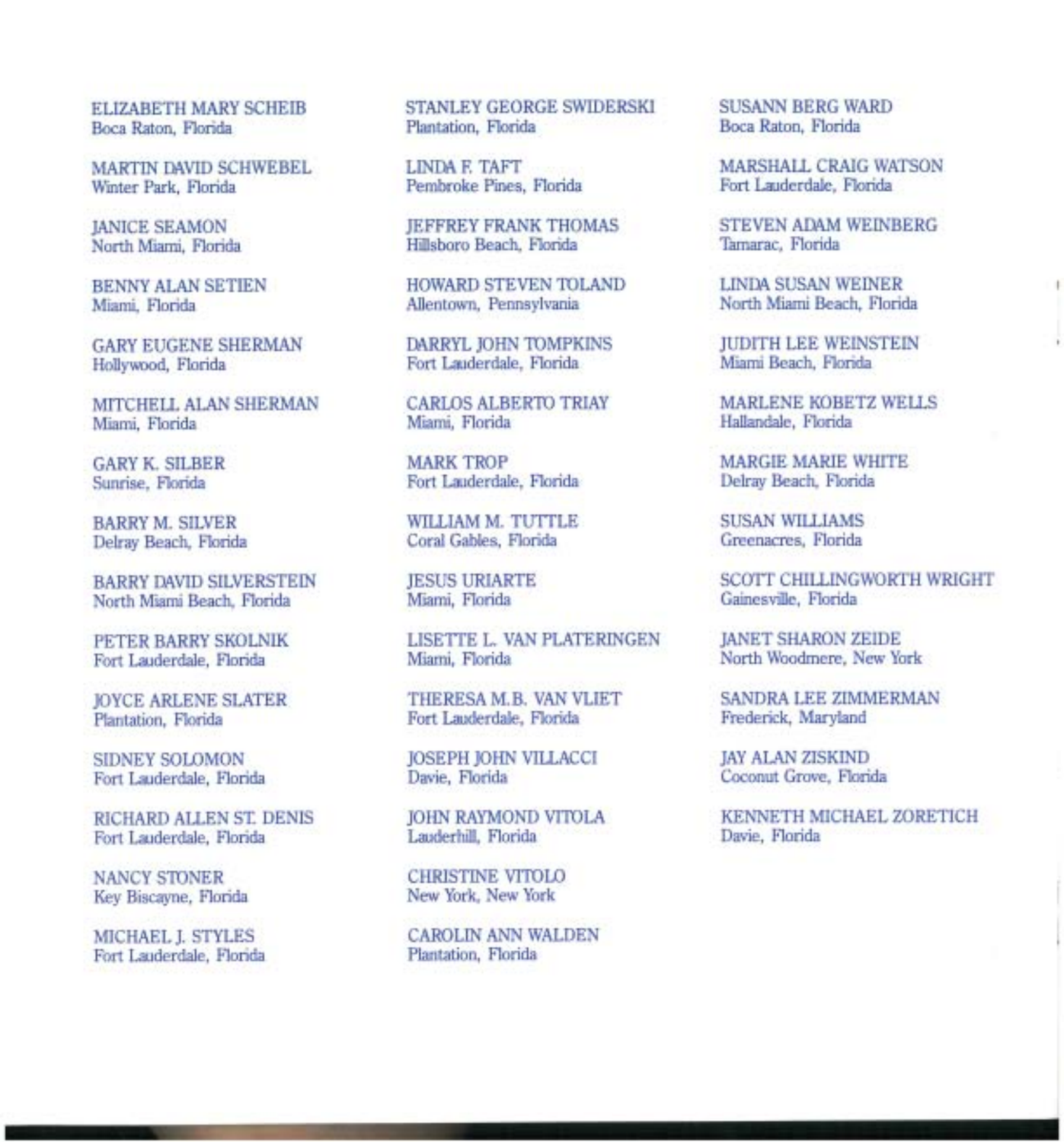#### **OFFICERS OF THE CORPORATION**

*Chairman*  MARY R. McCAHILL

> *Co-chairman*  N.A. KARR

*Chancellor*  **ALEXANDER SCHURE** 

*President*  ABRAHAM S. FISCHLER

*Vice President*  ROBERT A. STEELE

*Secretary*  W. TINSLEY ELLIS

Board of Trustees

MORRIS BROAD W. TINSLEY ELLIS JAMES FARQUHAR, CHM EMERITUS RAY FERRERO, JR. ABRAHAM S. FISCHLER LENNARD GOODMAN BRUCE K. HOLLOWAY

N.A. KARR LEONARD J. KNUTH JACK L. LaBONTE MARSHALL B. LYTLE II MARY R. McCAHILL AUGUST C. PAOLI DAVID H. RUSH DAVID G. SALTEN

ALICE SCHIFF **ALEXANDER SCHURE** EDWIN E SHELLEY EDWIN E. SHERIN ROBERT A. STEELE JOHN J. THEOBALD RICHARD ZIRINSKY

ROBERT O. BARBER GEORGE W. ENGLISH HAMILTON FORMAN

Honorary Trustees WILLIAM D. HORVITZ L.C. JUDD

LOUIS W. PARKER MYRON I. SEGAL, M.D. J. WALLACE WRIGHTSON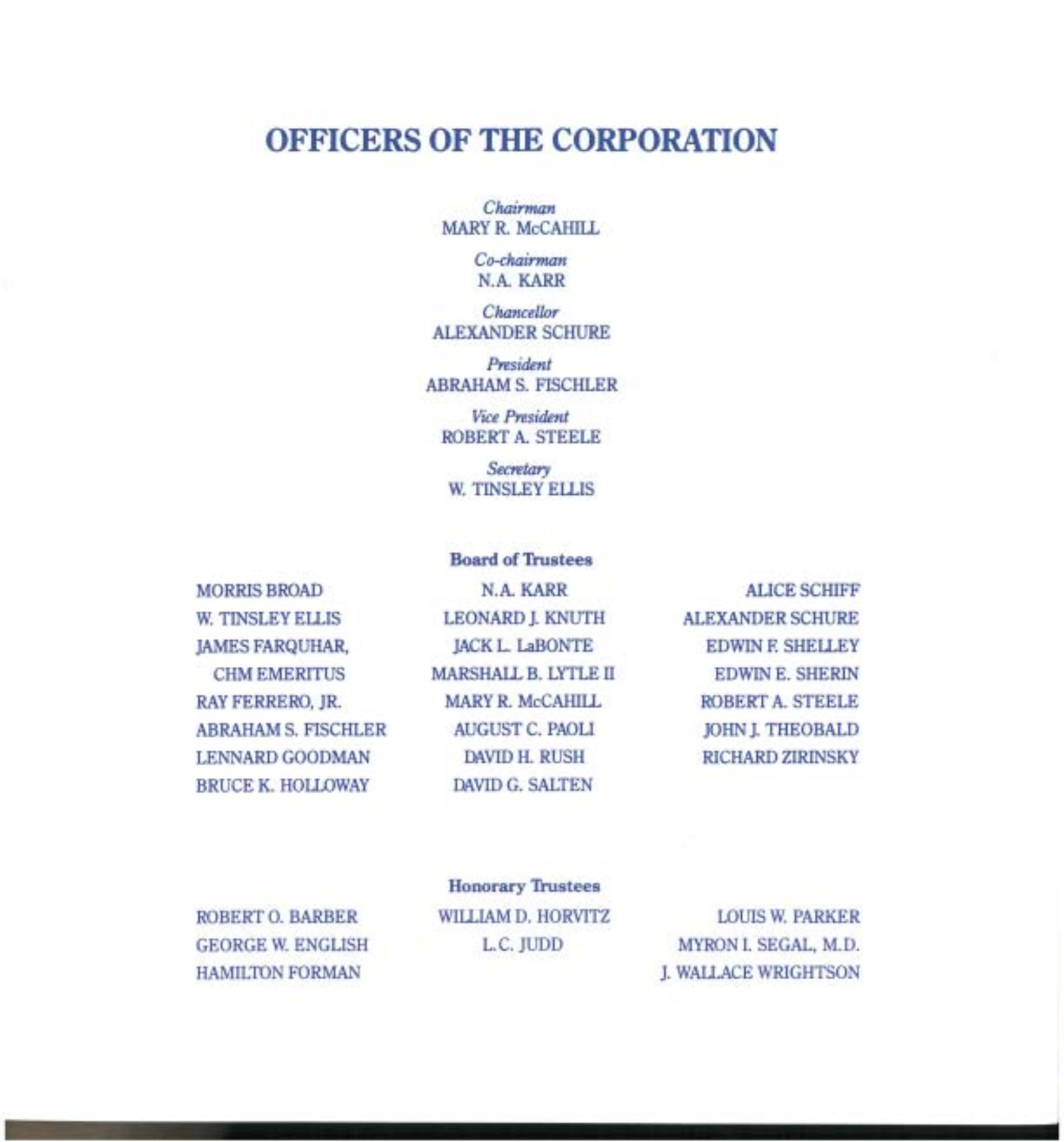# **CENTER FOR THE STUDY OF LAW**

### **BOARD OF GOVERNORS NOVA UNIVERSITY**

MAYNARD ABRAMS SHEPARD BROAD JACK CHAMBERS WILLARD DOVER ALAN EHRLICH DR. NINA ELLENBOGEN W. TINSLEY ELLIS GEORGE W. ENGLISH III RAY FERRERO, *Chairperson* 

ABRAHAM S. FISCHLER SHIRLEY FISCHLER **FOY FLEMING** RUSSELL M. GARDNER LESTER GOLDSTEIN MRS. NORMA HORVITZ JULIE KOENIG WILLIAM F. LEONARD, SR. HUGH T. MALONEY AUGUST C. PAOLI

DWIGHT ROGERS, JR. BRUCE S. ROGOW TERRENCE I. RUSSELL HAROLD C. SATCHELL SHELDON SCHLESINGER SAMUEL S. SMITH JOSEPH VARON WARD WAGNER WELCOM H. WATSON ELAINE WOLD

## CENTER FOR THE STUDY OF LAW **FACULTY**

JOEL BERMAN *Associate Professor of Law*  J.D., University of Florida, Spessard L. Holland Law Center

RONALD B. BROWN *Professor of Law*  JD., University of Connecticut School of Law LL. M., Temple University School of Law

MICHAEL M. BURNS *Associate Professor of Law*  JD., University of California, Hastings College of Law

JOHNNY C. BURRIS *Assistant Professor of Law/Assistant Dean*  JD., Northern Kentucky University, Salmon P. Chase College of Law

**ERIC L BYRNE** *Visiting Professor of Law*  J.D., St. John's University School of Law LL.M., New York University School of Law

ANTHONY CHASE *Associate Professor of Law*  JD., Wayne State University Law School LL. M., Harvard University Law School

PHYLLIS G. COLEMAN *Associate Professor of Law*  J.D., University of Florida, Spessard L. Holland Law Center

MARC DOBSON *Associate Professor of Law*  J.D., Catholic University of America School of Law LL. M., Temple University School of Law

MARTIN FEINRIDER *Assistant Professor of Law*  J.D., University of New York, Buffalo School of Law LL.M., New York University School of Law

LAURANCE M. HYDE, JR. *Professor of Law*  J.D., University of Missouri-Columbia School of Law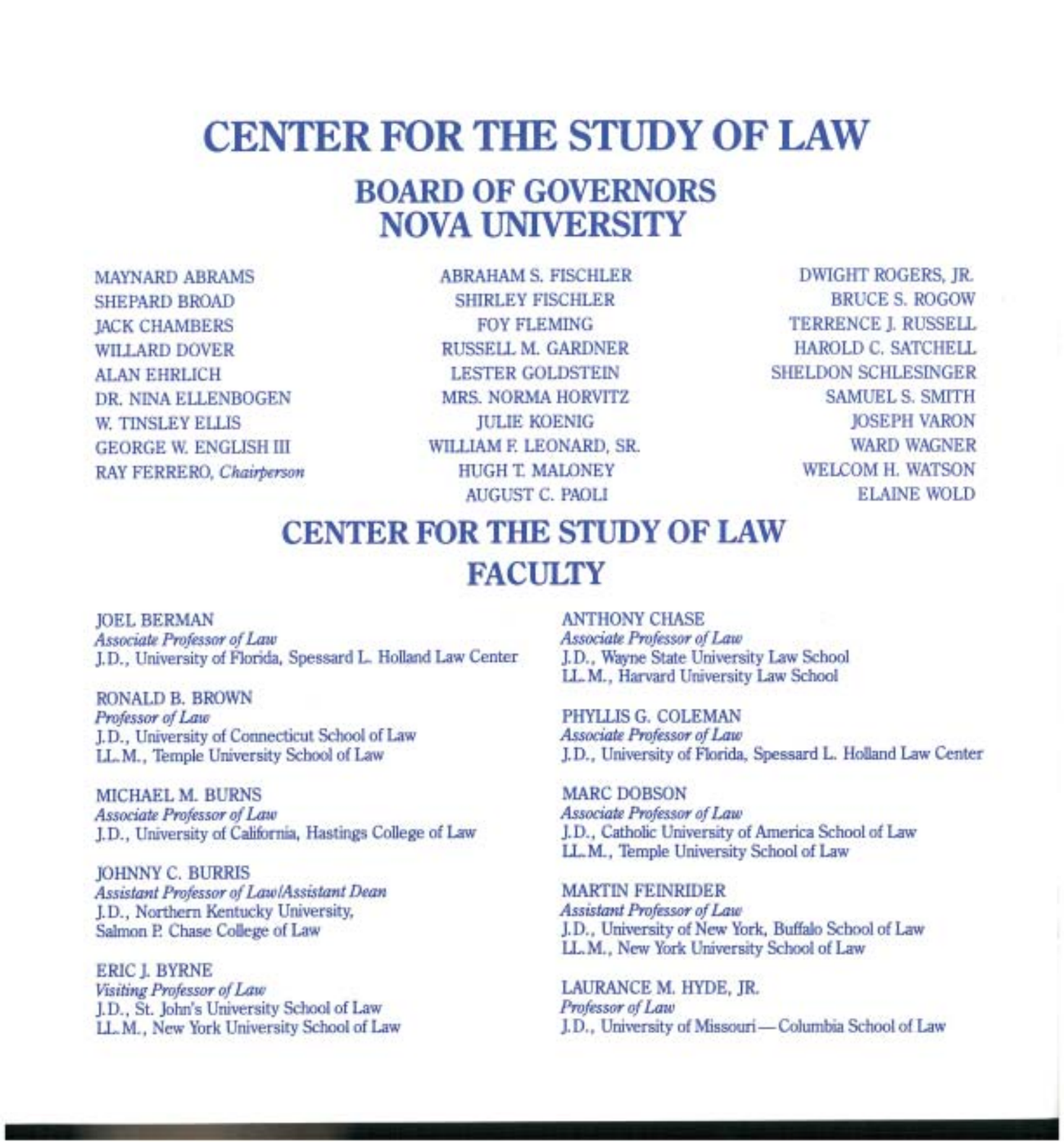ELLEN L. HYMAN *Assistant Professor of Law*  J. D., Villanova University School of Law LL. M., Temple University School of Law

LAWRENCE KALEVITCH *Visiting Professor of Law*  J. D., St. Louis University School of Law LL.M., New York University School of Law

DINESH KHOSLA *Assistant Professor of Law*  LL.B., Delhi University (India) LL.M., Delhi University (India) LL. M., Yale Law School J.S.D., Yale Law School

KARL KRASTIN *Professor of Law*  LL.B., Western Reserve University Law School J.S.D., Yale Law School

OVID C. LEWIS *Professor of LawlDean*  J.D., Rutgers University LL. M., Columbia University School of Law J.S.D., Columbia University School of Law

ARTHUR LYNCH *Professor of Law*  J.D., St. John's University School of Law

MICHAEL R. MASINTER *Associate Professor of Law*  J.D., Georgetown University Law Center

HOWARD MESSING *Assistant Professor of Law*  J. D., Syracuse University College of Law

JOEL MINTZ *Assistant Professor of Law*  J.D., New York University School of Law LL. M., Columbia University School of Law J.S.D., Columbia University School of Law (candidate)

GAIL LEVIN RICHMOND *Associate Professor of Law/Associate Dean*  J.D., Duke University School of Law

MICHAEL L. RICHMOND *Assistant Professor of Law*  J.D., Duke University School of Law

CAROL A. ROEHRENBECK *Assistant Professor of Law/Law Librarian*  J.D., Rutgers University

BRUCE S. ROGOW *Professor of Law*  L. L. B., University of Florida, Spessard L. Holland Law Center

MARC ROHR *Associate Professor of Law (on leave 1982-83)*  J.D., Harvard University Law School

JOSEPH F. SMITH, JR. *Professor of Law*  J.D., Cornell Law School

LYNN SZYMONIAK *Clinic Director*  J.D., VillaNova

STEVEN WISOTSKY *Professor of Law*  J. D., University of Miami School of Law LL. M., Yale Law School

*The Leo Goodwin, Sr. Distinguished Visiting Professor of Law*  ARTHUR SELWYN MILLER LL. B., Stanford University Law School J.S.D., Yale Law School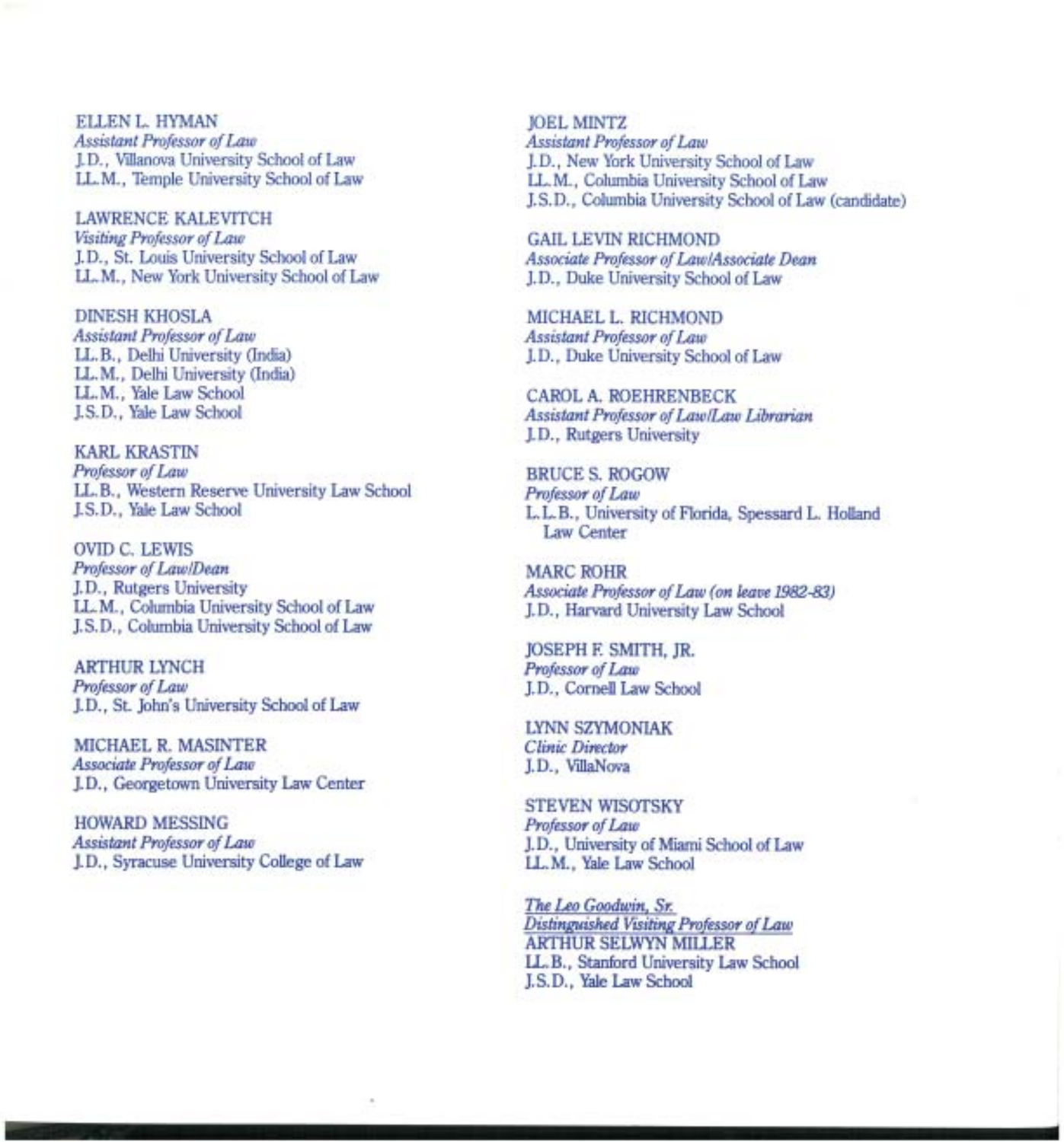### **CENTER FOR THE STUDY OF LAW ADMINISTRATION**

OVID C. LEWIS, ].D., LL.M., ].S.D., *Dean and Professor of Law*  GAIL L. RICHMOND, ]. D., *Associate Dean and Associate Professor of Law*  JOHNNY C. BURRIS, ]. D., *Assistant Dean and Assistant Professor of Law*  CAROLYN RUBIN, ].D., *Assistant Dean*  CAROL ROEHRENBECK, ]. D., *Law Librarian and Assistant Professor of Law*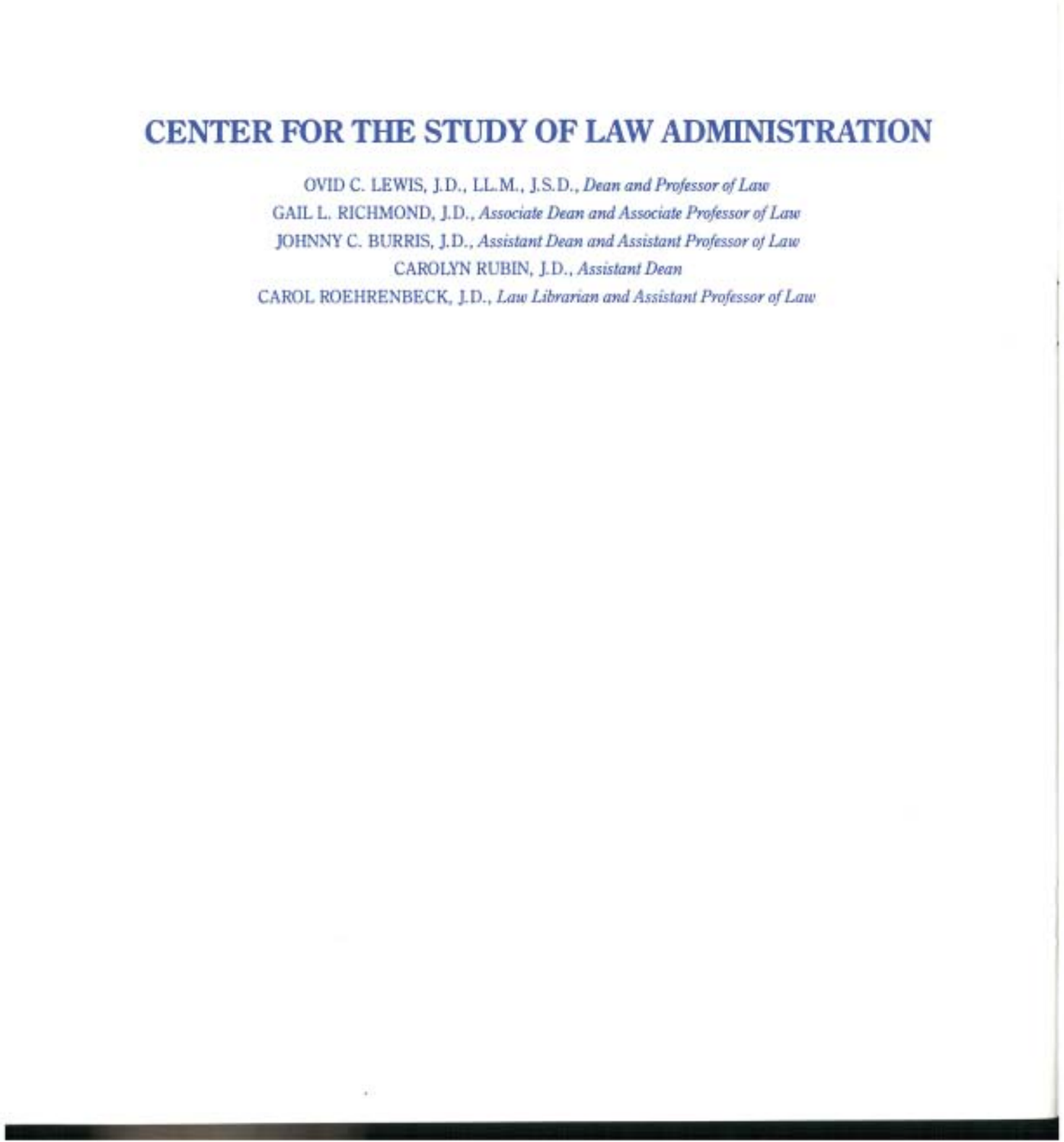#### **ACADEMIC NOTES**

The caps, gowns and hoods of the academic procession date back to the Middle Ages, when they were common dress for scholars. Monks and students wore them to keep warm in the damp and drafty twelfth-century castles and halls of learning.

The Bachelor's gown has a pleated front and long, pointed sleeves. The Master's gown, which may be worn open, is distinguished by its long, square sleeves, closed at the end and slit near the elbow to permit the forearms to come through. The Doctor's gown, which also may be worn open, is trimmed with velvet panels down the front, with three velvet bars on its bell-shaped sleeves. The hood is the key to the costume. With a tassel of the same material as the gown, it is lined in silk with a color or colors of the institution conferring the degree. The length of the hood indicates the degree: four feet for the Doctor, three-and-a-half feet for the Master, and three feet for the Bachelor. The hood is sometimes omitted on the Bachelor's gown. The width of the velvet border also indicates a degree. The widest border belongs to the Doctor's gown.

The color of the hood's border indicates the field of learning to which the degree pertains. The doctor's hood may bear a single chevron on the lining. Two narrow chevrons indicate a Bachelor while the Master may have a single chevron, or have the hood divided equally in two colors.

The various fields of learning are indicated by color as follows: arts, letters, humanities -white; commerce and accountancy-drab; economics-copper; education or pedagogylight blue; engineering — orange; fine arts, including architecture — brown; law — purple library science—lemon; medicine—green; philosophy—dark blue; science—golden yellow.

During the processional, candidates for the Bachelor's Degree wear the tassels on their mortarboard hats on their right. Upon receiving their diplomas, the tassels are moved to the left.